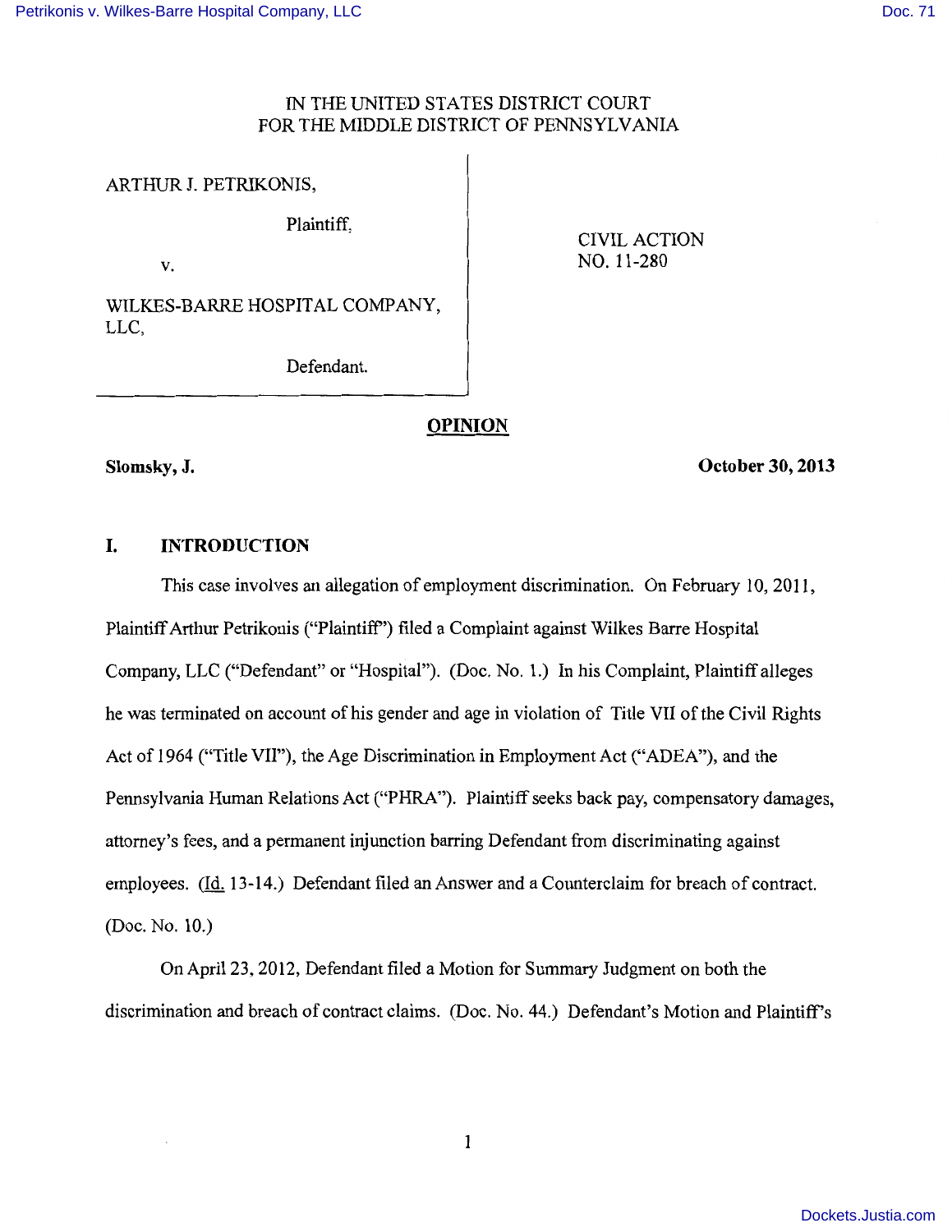Response have been fully briefed by the parties and the Motion is now ripe for disposition.<sup>1</sup> For reasons that follow, Defendant's Motion for Summary Judgment will be granted.

## **II. FACTUAL BACKGROUND**

Plaintiff Arthur Petrikonis is a fifty-three year old male. Defendant Wilkes Barre

Hospital is a community-based hospital located in Northeastern Pennsylvania. (Doc. No. 1 at

ifif4-7.) From1995 to 1996, Plaintiff worked for Defendant as a phlebotomist. (Doc. No. 44-2 at

**[6.]** He then left the healthcare industry for seven years. (Id. at 17.) In 2003, Plaintiff returned

to work at the Hospital and began attending classes at Luzerne County Community College

("LCCC") in pursuit of an Associate's Degree in Registered Nursing. (Id. at 10.) In 2009,

Plaintiff applied for and received a \$10,000 student loan from the Hospital to pursue his degree

in Nursing at LCCC.<sup>2</sup> (Id. at 11.) On March 2, 2009, Plaintiff signed an Employment

Commitment Letter in connection with this loan, stating in part:

You have been tentatively selected for aid in WVHCS  $-$ NURSING EDUCATION ALLIANCE PROGRAM REGISTERED NURSE (hereinafter referred to as "Program"), in the amount referenced above. Designation of you, as an actual recipient of this aid, is contingent upon your execution of this Employment Commitment Letter and attached Promissory Note...

In deciding Defendant's Motion for Summary Judgment, the Court has considered the Motion and Defendant's Statement of Undisputed Material Facts (Doc. No. 44), Defendant's Supporting Memorandum of Law (Doc. No. 46), the Complaint (Doc. No. 1), Defendant's Answer and Counterclaim (Doc. No. 10), Plaintiff's Answer to the Counterclaim and Affirmative Defenses (Doc. No. 13), Plaintiff's Answer to Defendant's Statement of Facts (Doc. No. 52), Plaintiff's Supplement to Answer to Statement of Facts (Doc. No. 53), Plaintiff's Opposition to Motion for Summary Judgment (Doc. No. 55), Defendant's Reply Brief (Doc No. 58), Plaintiff's Sur Reply Brief (Doc. No 67), and Defendant's Responses to Plaintiff's Sur Reply Brief (Doc. Nos. 69, 70).

 $2^2$  The loan would be forgiven if Plaintiff fulfilled the conditions associated with the loan as set forth in an "Employment Commitment Letter" and a "Promissory Note."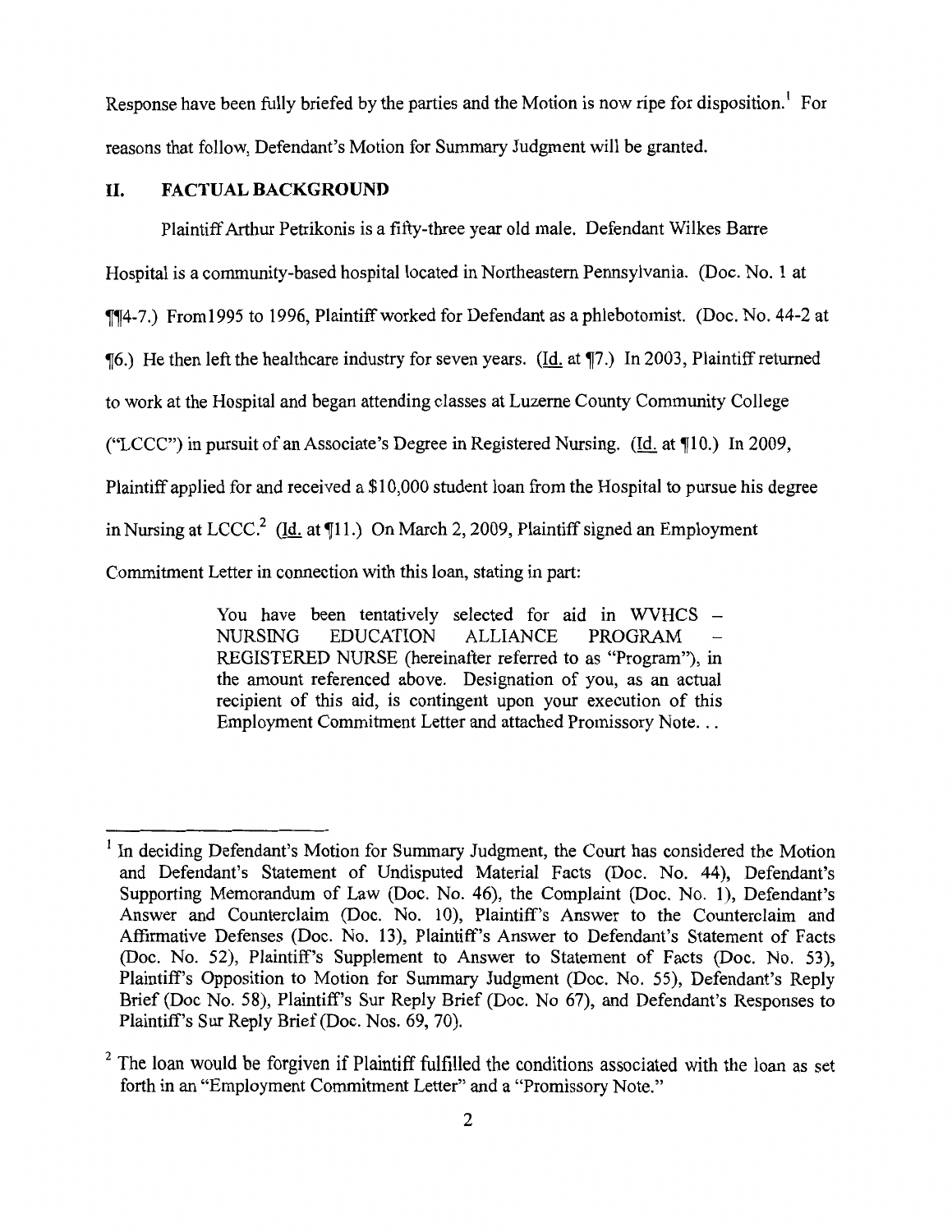SECTION 1 - EMPLOYMENT COMMITMENT

In return for the funds received from the Program, I, the undersigned, do hereby agree to full-time employment as a staff nurse for the following relevant period:

A three (3) year period of continuous employment as a licensed/registered professional employee beginning on date of licensure based on full-time status. If, I, the undersigned, opt for part-time employment, the employment commitment will be extended to five (5) years.

In the event that I, the undersigned, am unable to fulfill the Employment Commitment as a staff nurse for any reason, fail to pass a licensure examination (within six (6) months of graduation), or if I am terminated from employment for just cause before completion of the commitment period, I hereby agree to repay the portion of the loan that has not yet been forgiven, within three (3) months.

(Doc. No. 44-4 at 2.) On March 2, 2009, Plaintiff executed this agreement and signed a

Promissory Note, stating:

I, Arthur J. Petrikonis (hereinafter referred to as "Borrower"), for the value received, the receipt and sufficiency of which is hereby acknowledged, understand and agree that, unless I fulfill the obligations set forth in the Employment Commitment Letter attached hereto and incorporated herein, which I have entered into with WVHCS-Hospital (hereinafter referred to as "Hospital"), I am obligated to repay the total of each principal sum of the semester(s) in which I accept aid, with simple interest at the then current standard market rate of interest per annum, as published annually by the U.S. Internal Revenue Service, until paid, together with any and all changes which may become due as provided in this Note. Borrower may, at any time, prepay all or any part of the unpaid balance without penalty.

(Id. at 4.) Plaintiff received the \$10,000 loan and agreed to the terms of the Promissory Note and

Employment Commitment Letter.

During his clinical rotations as a nursing student, Plaintiff went through various patient

care units at the Hospital. Towards the end of his Associate's Program at LCCC, the Department

of Nursing advised him that his first choice for placement on the Hospital's 5East (orthopedic)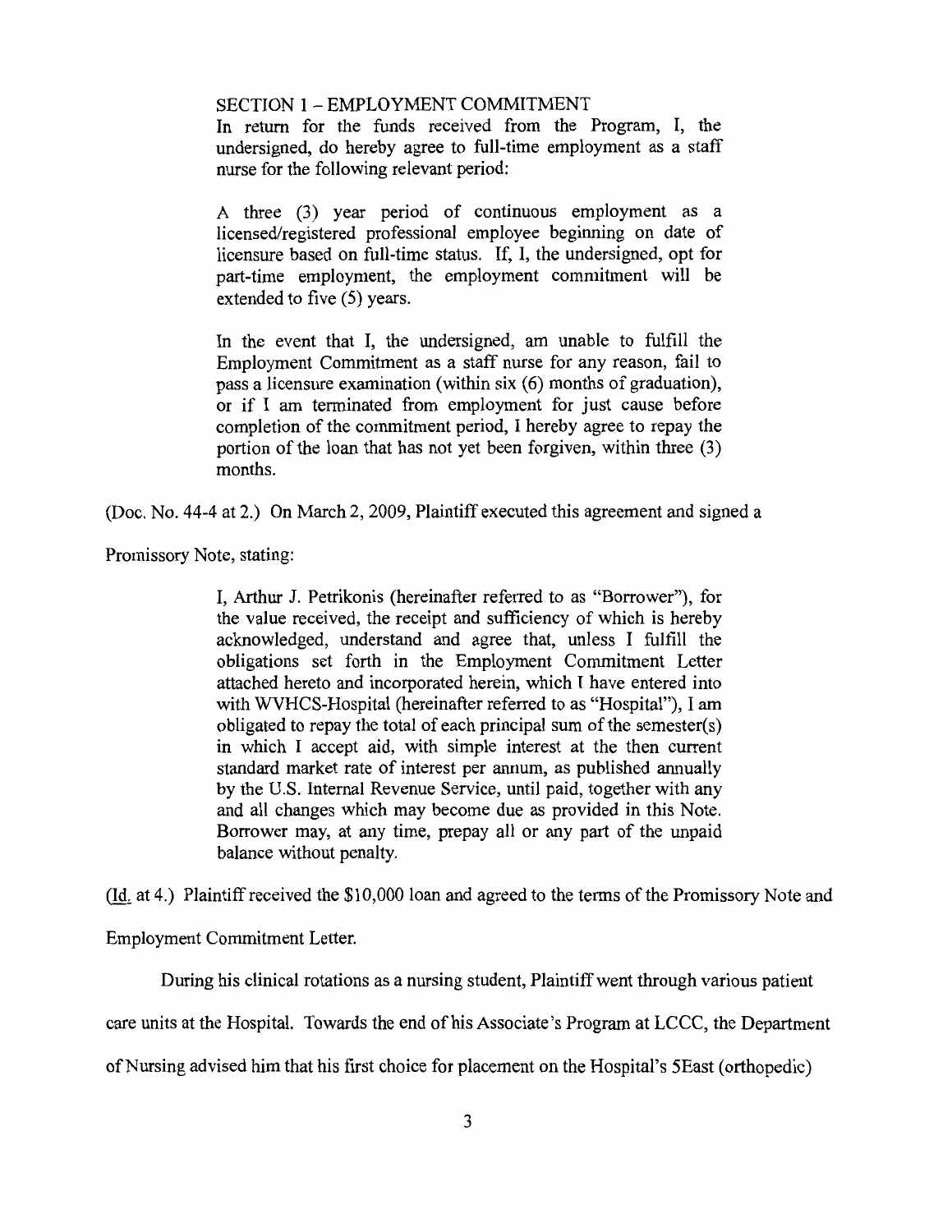Unit ("5E") had been granted and he would begin working on 5E in July 2009. He finished his clinical rotations and graduated from LCCC in May 2009. In July 2009, Plaintiff failed his nursing board examination. Subsequently, he continued working as a phlebotomist until he passed his Nursing examination in late October 2009.

On November 9, 2009, Defendant hired Plaintiff as a Registered Nurse and he began his assignment on 5E. His employment with the Hospital was pursuant to the terms of the Employment Commitment Letter. (Doc. No. 1 at  $\P$ 19.) At the time, 5E employed seventeen Registered Nurses. The Clinical Director of 5E was Judy Ragukas, who supervised Mary Beth Moss, the Clinical Leader. Moss was responsible for the day-to-day nursing care on 5E. The Orientation Program for nurses on 5E consisted of an 8-12 week program. The majority of the orientations were run by Pat Chivarella and Mary Carol Montagna, the most experienced nurses on 5E at that time. During the first six weeks of the Orientation Program, new nurses worked the 7:00 a.m. to 3:00 p.m. shift ("First Shift"), after which the nurse would be transferred to the shift he or she would be working full time. (Doc. No. 44-2 at ¶31.)

Chivarella served as Plaintiff's first preceptor and trained him on "the basics" of nursing. (Id. at  $\P$ 43.) By mid-November, Chivarella observed that Plaintiff had failed to progress and she spoke to Ragukas repeatedly about his lack of progress. ( $\underline{Id}$ , at  $\P$  $[52-59]$ .) Subsequently, the Hospital switched Plaintiff's preceptor from Chivarella to Montagna. (Id. at ¶61.) Montagna made similar observations about his performance and spoke to Moss about her concerns. (Id. at  $\P(68.)$ 

All nurses working on the Orthopedic Unit at the time were required to successfully obtain a "med pass" with the Unit's Clinical Leader, Moss, during their orientation. (Id. at A "med pass" is an assessment of whether a nurse is capable of administering medications in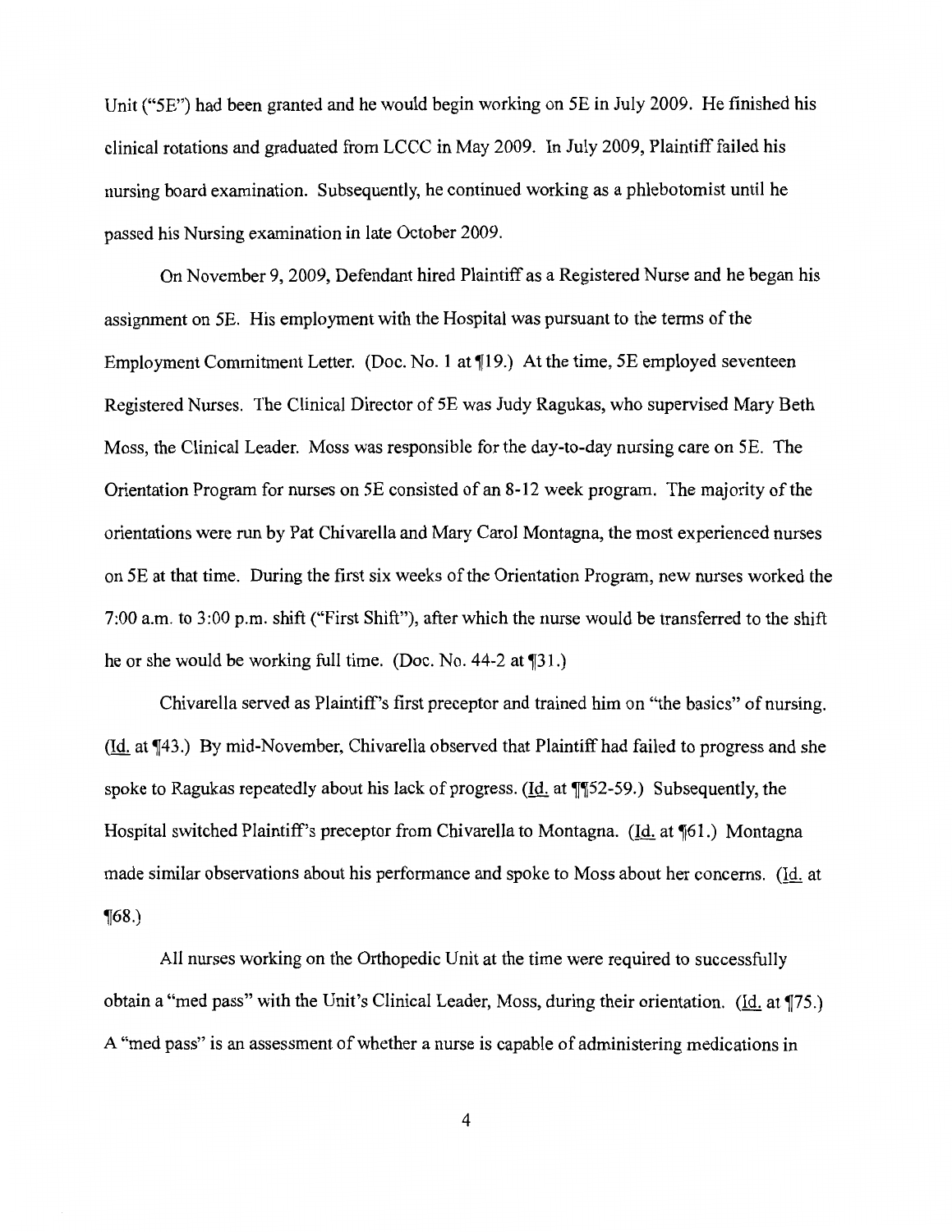accordance with the applicable policies and procedures. (Id. at  $\P$ 74.) On December 8, 2009, Moss conducted a med pass assessment of Plaintiff. (Id. at  $\P$ 76.) Plaintiff did not perform well, so Moss scheduled a second med pass assessment for him. (Id. at ¶78.) Moss' conclusions about the second med pass were consistent with the earlier observations of Montagna and Chivarella: "He is not building on any skill or procedure that was accomplished the previous day; shows no initiative to complete a task on his own. He requires constant supervision or direction." (Id. at  $\P(81)$ .

Based on the feedback from the med pass assessments and Plaintiff's preceptors, Moss and Ragukas prepared an Improvement Action Plan ("IAP") for Plaintiff. (Id. at  $\P$ 83.) The IAP identified problem areas for Plaintiff to work on, with the understanding that he would be terminated if he did not improve on his overall performance. (Id. at  $\P$  $[85-87]$ ) Ragukas advised Plaintiff that she would re-evaluate his performance on December 16, 2009. (Id. at ¶88.) During the period of his IAP, Montagna and Ragukas observed specific care issues in Plaintiff's charts and observed that he was still unable to complete an assignment without direction or supervision.  $(Id. at \mathcal{F}98.)$  Therefore, on December 16, 2009, during the fifth week of Orientation, Ragukas decided to terminate Plaintiff's employment. Because he worked at the Hospital for five weeks after graduation, \$256.42 of the \$10,000 student loan was forgiven, leaving a balance of \$9,743.58. The Hospital sought repayment of the amount due, but Plaintiff refused to repay the outstanding amount.

Plaintiff alleges he was not adequately trained by the nurses on 5E. Specifically, Plaintiff contends he was not given the opportunity to shadow a preceptor, was not given a training manual, and was not given training goals or objectives. (Doc. No. 1 at  $\P$  $[21-24)$ ). With respect to the IAP, Plaintiff avers that the problems identified had no basis and were unwarranted in view of

5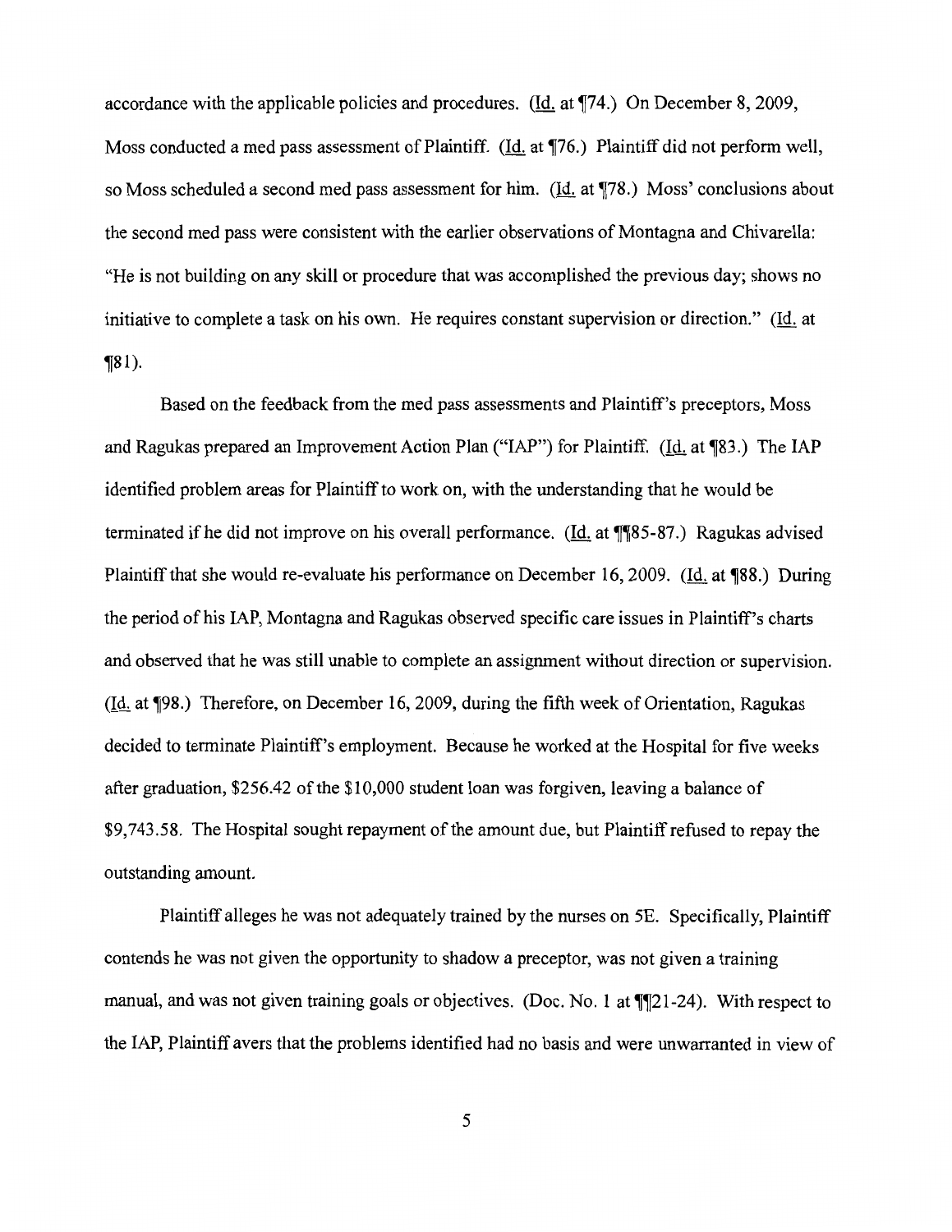his level of training and orientation. Further, he contends the IAP provided an inadequate period of time in which to assess his work in response to the purported problems. (Id. at  $\P$ 28, 29). Notwithstanding the IAP, Plaintiff maintains that he developed many of the required skills and competently performed his work as a registered nurse. (Id. at  $\P$ [30-45.) Finally, Plaintiff asserts that the Hospital treated younger nurses and female nurses more favorably. (Id. at  $\P$ [25, 26.) Accordingly, Plaintiff claims that the reasons stated by the Hospital for his termination were pretextual and that he was dismissed and discriminated against on account of his age and gender. The Hospital denies these claims, and has counterclaimed for repayment of the \$9,743.58 due on the Promissory Note, as well as attorneys' fees and costs.

### III. **STANDARD OF REVIEW**

Summary judgment is appropriate "if the movant shows that there is no genuine dispute as to any material fact and the movant is entitled to judgment as a matter of law." Fed. R. Civ. P. 56(a). In reaching this decision, the court must determine "whether the pleadings, depositions, answers to interrogatories, admissions on file, and affidavits show that there is no genuine issue of material fact and whether the moving party is therefore entitled to judgment as a matter of law." Macfarlan v. Ivy Hill SNF, LLC., 675 F.3d 266, 271 (3d Cir. 2012) (citing Celotex Corp. v. Catrett, 477 U.S. 317, 322 (1986)). A disputed issue is "genuine" only if there is a sufficient evidentiary basis on which a reasonable jury could find for the non-moving party. Kaucher v. Cnty. of Bucks, 455 F.3d 418, 423 (3d Cir. 2006) (citing Anderson v. Liberty Lobby, Inc., 4 77 U.S. 242, 248 (1986)). A factual dispute is "material" only if it might affect the outcome of the suit under governing law. Doe v. Luzerne Cnty., 660 F.3d 169, 175 (3d Cir. 2011) (citing Gray v. York Papers, Inc., 957 F.2d 1070, 1078 (3d Cir. 1992)). The Court's task is not to resolve disputed issues of fact, but to determine whether there exist any factual issues to be tried. Anderson, 477 U.S. at 247-49.

6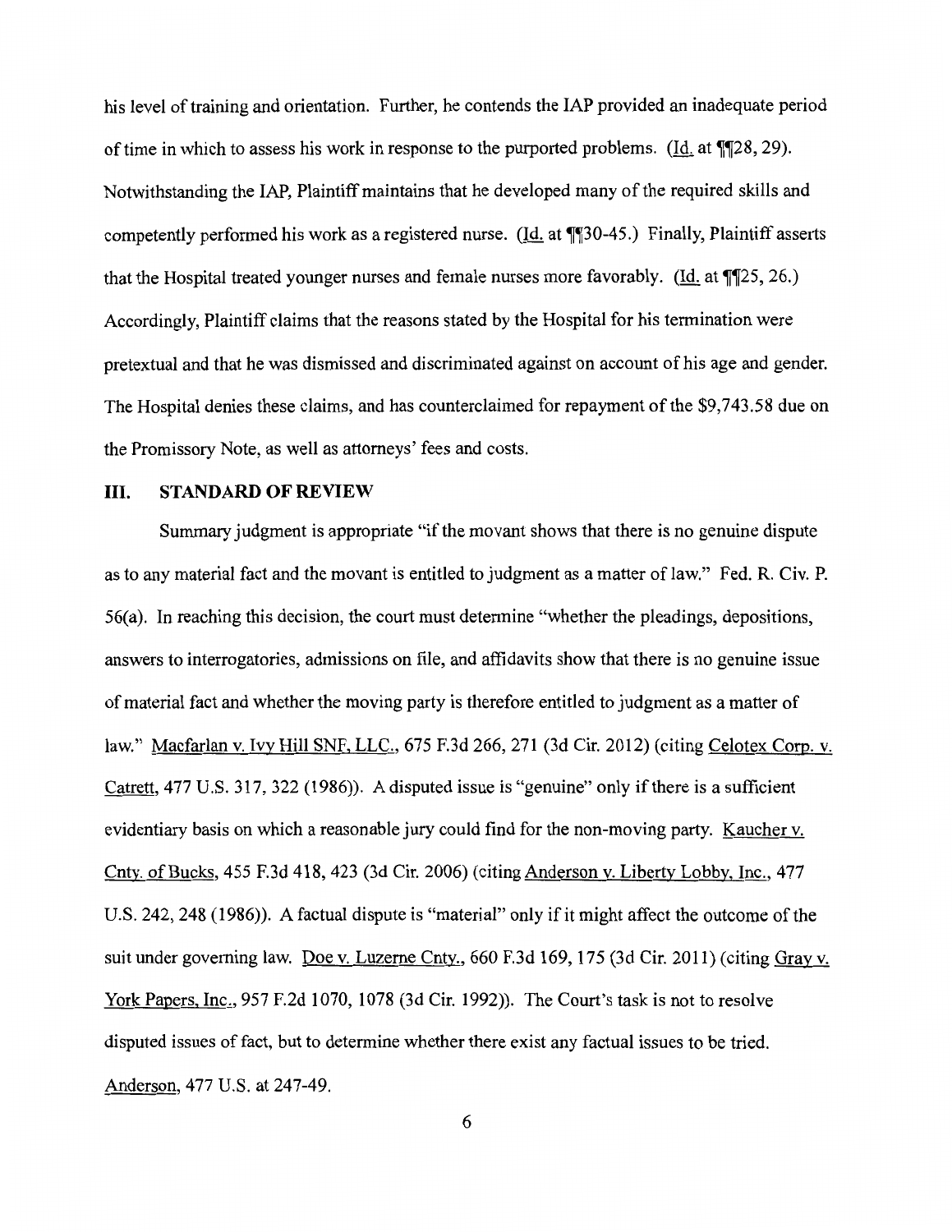The movant "bears the initial burden of identifying those portions of the record that it believes illustrate the absence of a genuine issue of material fact." Mendoza v. Gribetz Intern., Inc., No. 10-1904, 2011 WL 2117610, at \*2 (E.D. Pa. May 27, 2011) (citing Celotex Corp. v. Catrett, 477 U.S. 317 (1986)). If the movant makes such a showing, "then the burden shifts to the non-movant, who must offer evidence that establishes a genuine issue of material fact that should proceed to trial." Id.; see also Matsushita Elec. Indus. Co. v. Zenith Radio Corp., 475 U.S. 574 (1986).

In deciding a motion for summary judgment, the Court must view the evidence, and make all reasonable inferences from the evidence, in the light most favorable to the non-moving party. Macfarlan, 675 F.3d at 271; Bouriez v. Carnegie Mellon Univ., 585 F.3d 765, 770 (3d Cir. 2009). Whenever a factual issue arises which cannot be resolved without a credibility determination, at this stage the Court must credit the non-moving party's evidence over that presented by the moving party. Anderson, 477 U.S. at 255. If there is no factual issue and if only one reasonable conclusion could arise from the record regarding the potential outcome under the governing law, summary judgment must be awarded in favor of the moving party. Id. at 250.

## IV. **DEFENDANT'S MOTION FOR SUMMARY JUDGMENT WILL BE GRANTED ON BOTH THE EMPLOYMENT DISCRIMINATION AND BREACH OF CONTRACT CLAIMS**

Defendant moves for summary judgment on Plaintiff's employment discrimination claim and its own counterclaim for breach of contract. The crux of both claims is whether the evidence raises a genuine issue of fact regarding the reason for Plaintiff's termination.<sup>3</sup> Because the analytical framework required for Plaintiff's claim of employment discrimination requires an indepth examination of the facts, the Court first addresses the issue of whether Plaintiff's

<sup>&</sup>lt;sup>3</sup> Pursuant to the terms of his employment contract, Plaintiff is not required to repay the balance of his student loan if Defendant fired him without cause. Plaintiff's defense to the breach of contract claim is that he was fired because of his age and gender and hence without cause.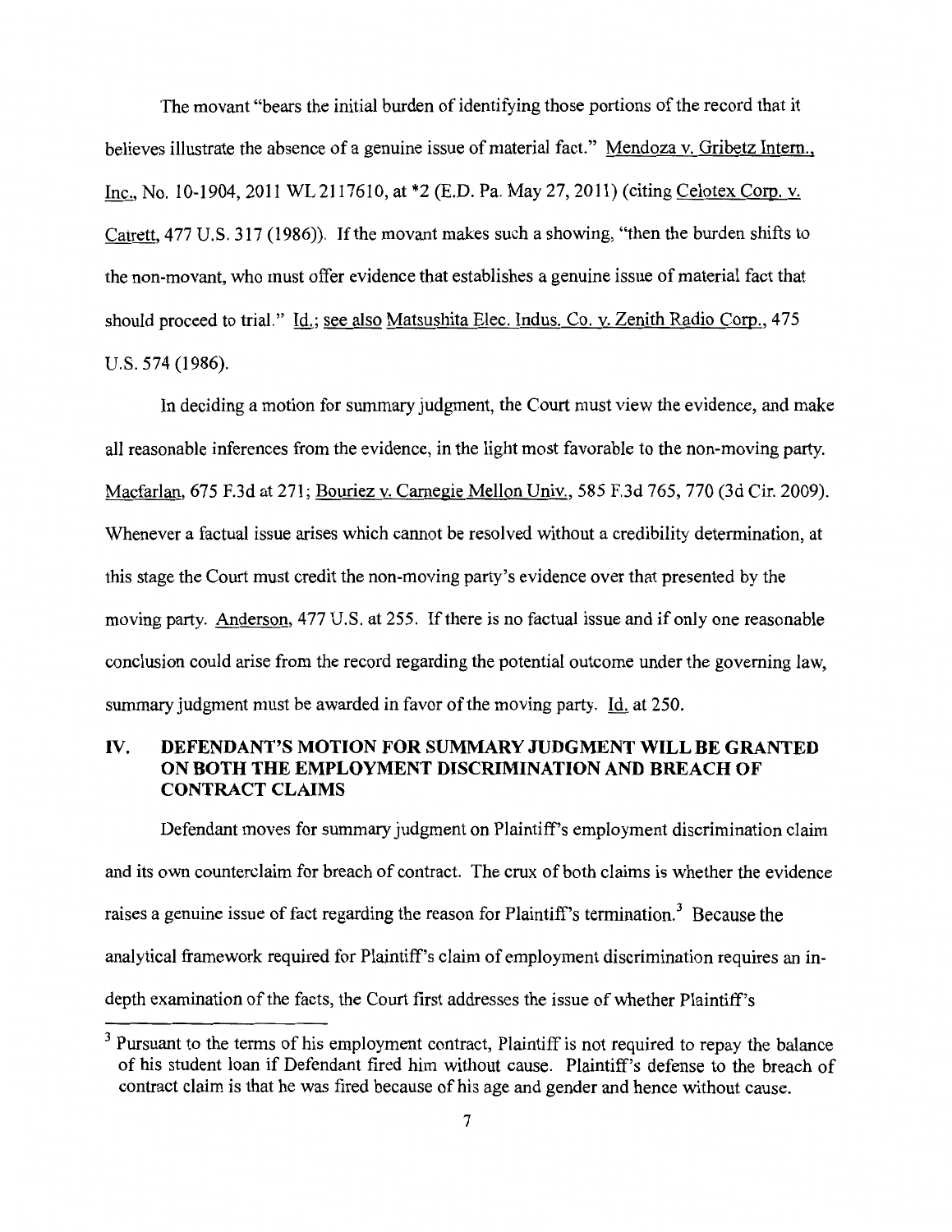termination violated Title VII, the ADEA, or the PHRA. Thereafter, the Court will examine whether Plaintiff breached his employment contract by not repaying his student loan.

## **A. No Genuine Issue of Material Fact on the Employment Discrimination Claim Has Been Shown**

### **i. The McDonnell Douglas Burden-Shifting Analysis**

Claims of gender and age discrimination under Title VII,<sup>4</sup> the ADEA<sup>5</sup> and the PHRA<sup>6</sup> are examined under the burden-shifting analysis set forth in McDonnell Douglas Corp. v. Green, 411 U.S. 792, 802-04 (1973).<sup>7</sup> Under this analysis, the plaintiff "must carry the initial burden under the statute of establishing a prima facie case of ... discrimination." Id. at 802. If a prima facie case has been established, "[t]he burden then must shift to the employer to articulate some legitimate, nondiscriminatory reason for the employee's rejection." Id. If the employer is able to provide such a reason, the burden shifts back to the plaintiff to produce "sufficient evidence to

<sup>&</sup>lt;sup>4</sup> Title VII provides, in pertinent part: "[i]t shall be an unlawful employment practice for an employer ... to discharge any individual, or otherwise to discriminate against any individual with respect to his compensation, terms, conditions, or privileges of employment, because of such individual's . . . sex . . .." 42 U.S.C. § 2000e-2(a)(1).

<sup>&</sup>lt;sup>5</sup> The ADEA states that an employer shall not "discharge any individual or otherwise discriminate against any individual with respect to his compensation, terms, conditions, or privileges of employment, because of such individual's age  $\dots$ ." 29 U.S.C. § 623(a)(1).

 $<sup>6</sup>$  In pertinent part, the PHRA states: "[i]t shall be an unlawful discriminatory practice ... [f] or any</sup> employer because of the ... age [or] sex ... of any individual ... to discharge from employment such individual ... or to otherwise discriminate against such individual ... with respect to compensation, hire, tenure, terms, conditions or privileges of employment or contract, if the individual . . . is the best able and most competent to perform the services required." 43 Pa. Stat. Ann. § 955(a).

 $<sup>7</sup>$  There is no direct evidence of discrimination in this case. Therefore, the burden-shifting</sup> analysis set forth in McDonnell Douglas applies. See Fasold v. Justice, 409 F.3d 178, 184 (3d Cir. 2005) (holding that a plaintiff may establish employment discrimination by either **"(1)**  presenting direct evidence of discrimination or (2) by presenting indirect evidence of discrimination that satisfies the familiar three-step framework of McDonnell Douglas.") (internal citations omitted.).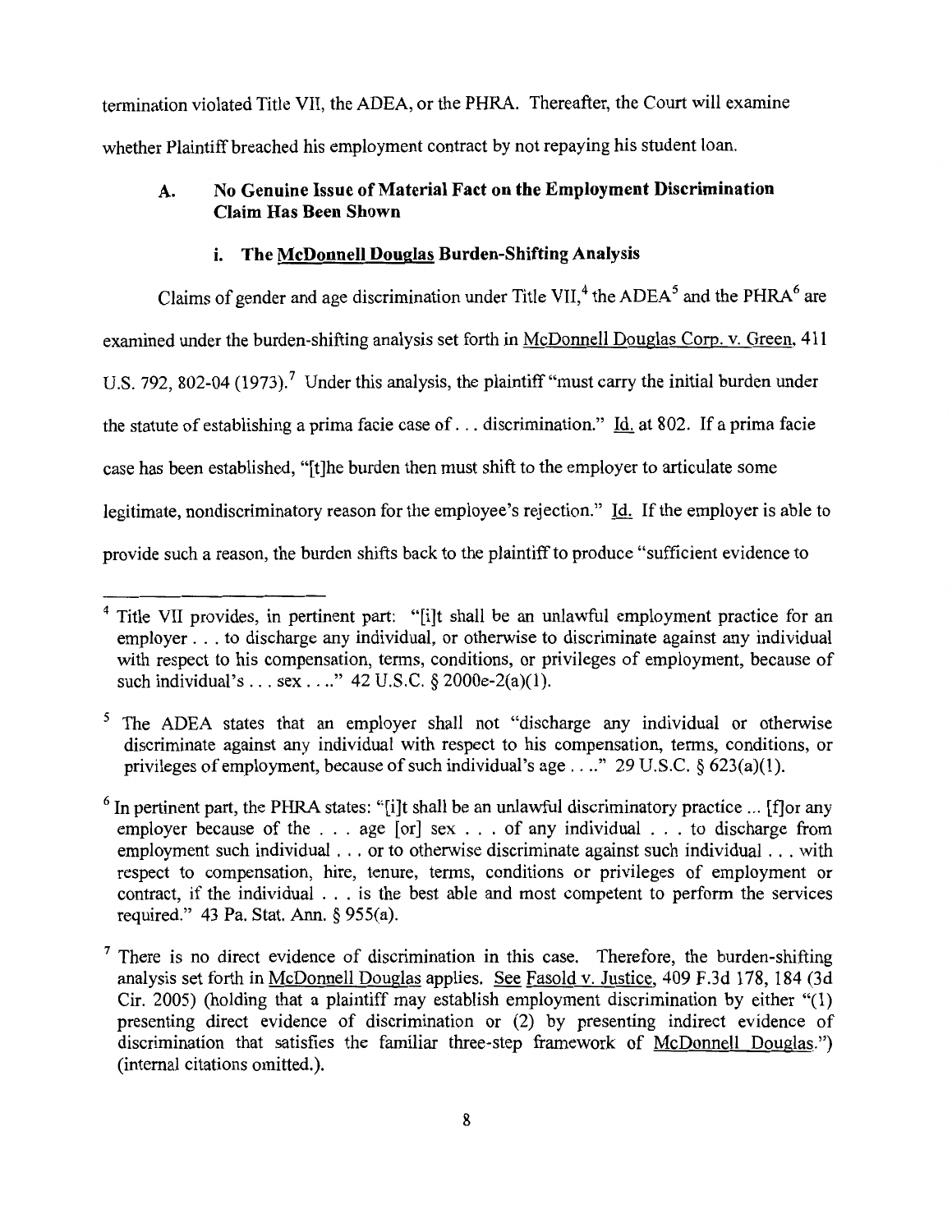raise a genuine issue of fact as to whether the employer's proffered reasons were not its true reasons for the challenged employment action." Sheridan v. E.I. DuPont de Nemours & Co., 100 F.3d 1061, 1067 (3d Cir. 1996). "At all times, however, the burden of persuasion rests with the plaintiff." Smith v. City of Allentown, 589 F.3d 684, 689-90 (3d Cir. 2009).

To make out a prima facie case of gender discrimination in this case, Plaintiff must show that "(I) he is a member of a protected class; (2) he was qualified for the position he sought to attain or retain; (3) he suffered an adverse employment action; and (4) the action occurred under circumstances that could give rise to an inference of intentional discrimination." Makky v. Chertoff, 541 F.3d 205, 214 (3d Cir. 2008) (citing McDonnell Douglas, 411 U.S. at 802; Sheridan v. E.I. DuPont de Nemours & Co., 100 F.3d 1061, 1066 n. 5 (3d Cir.1996) (en bane)).

A prima facie case of age discrimination is made by a "showing first, that the plaintiff is forty years of age or older; second, that the defendant took an adverse employment action against the plaintiff; third, that the plaintiff was qualified for the position in question; and fourth, that the plaintiff was ultimately replaced by another employee who was sufficiently younger to support an inference of discriminatory animus." Smith v. City of Allentown, 589 F.3d 684, 689-90 (3d Cir. 2009) (citing Potence v. Hazleton Area Sch. Dist., 357 F.3d 366, 370 (3d Cir. 2004)). Defendant concedes that Plaintiff has established a prima facie case of discrimination based on both age and gender. (Doc. No. 46 at 9.) Therefore, the Court focuses on the next stage of the analysis: whether Defendant's reason for firing him is legitimate or pretextual.

### ii. The Decision To Fire Plaintiff Was Supported By Legitimate, Non-Discriminatory Reasons

The Hospital submits that Plaintiff was fired because of his subpar job performance. (Doc. No. 46 at 5.) The Hospital bears the initial burden of showing the absence of a genuine issue of fact as to whether this proffered reason is legitimate and non-discriminatory. Mendoza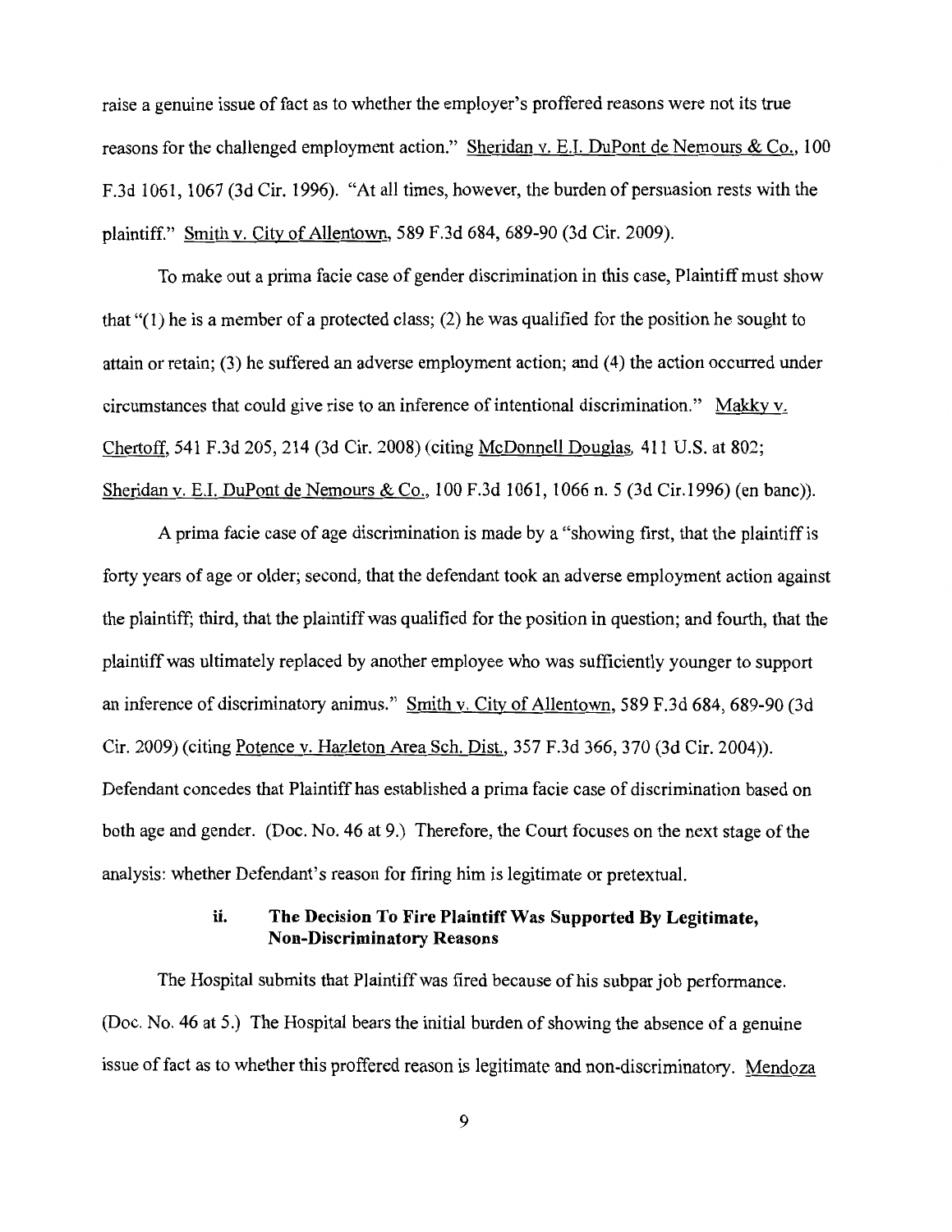v. Gribetz Intern., Inc., No. 10-1904, 2011 WL 2117610, at \*2 (E.D. Pa. May 27, 2011) (citing Celotex Corp. v. Catrett, 477 U.S. 317 (1986)). To meet this burden, the Hospital has presented evidence that Plaintiff performed poorly on the job, and that the Hospital attempted to help him by scheduling a second med pass and creating an IAP to focus on the areas of his performance that needed the most improvement.<sup>8</sup> (Doc. No. 44-2 at  $\P$  $78, 83$ .) Despite this assistance, the Hospital submits that Plaintiff had to be terminated because his performance "was nowhere near the level expected of a nurse in his/her fifth week of orientation." (Doc. No. 46 at 5.)

There is "only one reasonable conclusion [that] could arise" from a review of the Hospital's evidence: Plaintiff was fired because of his substandard job performance, not because of his age or gender.<sup>9</sup> Anderson v. Liberty Lobby, Inc., 477 U.S. 242, 250 (1986). The evidence establishes that his poor performance began almost immediately. In her written Orientation Evaluation, Chiverella commented that within the first two weeks of training Plaintiff needed to "use critical thinking skills," indicating that he lacked those skills. (Doc. No. 44-8.) On November 17, 2009, he was advised in writing that he needed to "use critical thinking with all procedures." (Doc. No. 44-9 at 2.) On December 1, 2009, Moss wrote in her weekly progress report that Plaintiff required "direction with charting and 'pt' care" and needed "organization

<sup>&</sup>lt;sup>8</sup> The evidence submitted by Defendant includes: Defendant's Statement of Undisputed Material Facts (Doc. No. 44) and the following attached exhibits: the Deposition of Plaintiff Arthur Petrikonis (Doc. No. 44-3); Plaintiff's Employment Commitment Letter (Doc. No. 44-4); the Deposition of Judy Ragukas (Doc. No. 44-5); the Affidavit of Judy Ragukas (Doc. No. 44-6); the Deposition of Patricia M. Chiverella (44-7); Plaintiff's Orientation Evaluation (Doc. No. 44-8); Plaintiffs Weekly Orientee Progress Records from Chiverella and Moss (Doc. Nos. 44- 9; 44-12); the Deposition of Mary Carol Montagna (Doc. No. 44-10); the Deposition of Mary Beth Moss (Doc. No. 44-11); Plaintiff's Med Pass Evaluations (Doc. No. 44-13); the Affidavit of Mary Beth Moss (Doc. No. 44-14); Plaintiffs Improvement Action Plan (Doc. No. 44-15); the records and charts of several patients treated by Plaintiff (Doc. Nos. 44-16; 44-17; 44-18; 44-19; 44-20); and Plaintiffs termination letter (Doc. No. 44-22).

<sup>&</sup>lt;sup>9</sup> Notably, of the seventeen registered nurses on 5E, seven were older than Plaintiff and there was one other male. (Doc. No.  $44-6$  at  $\P(4;$  Doc. No. 52 at 3.)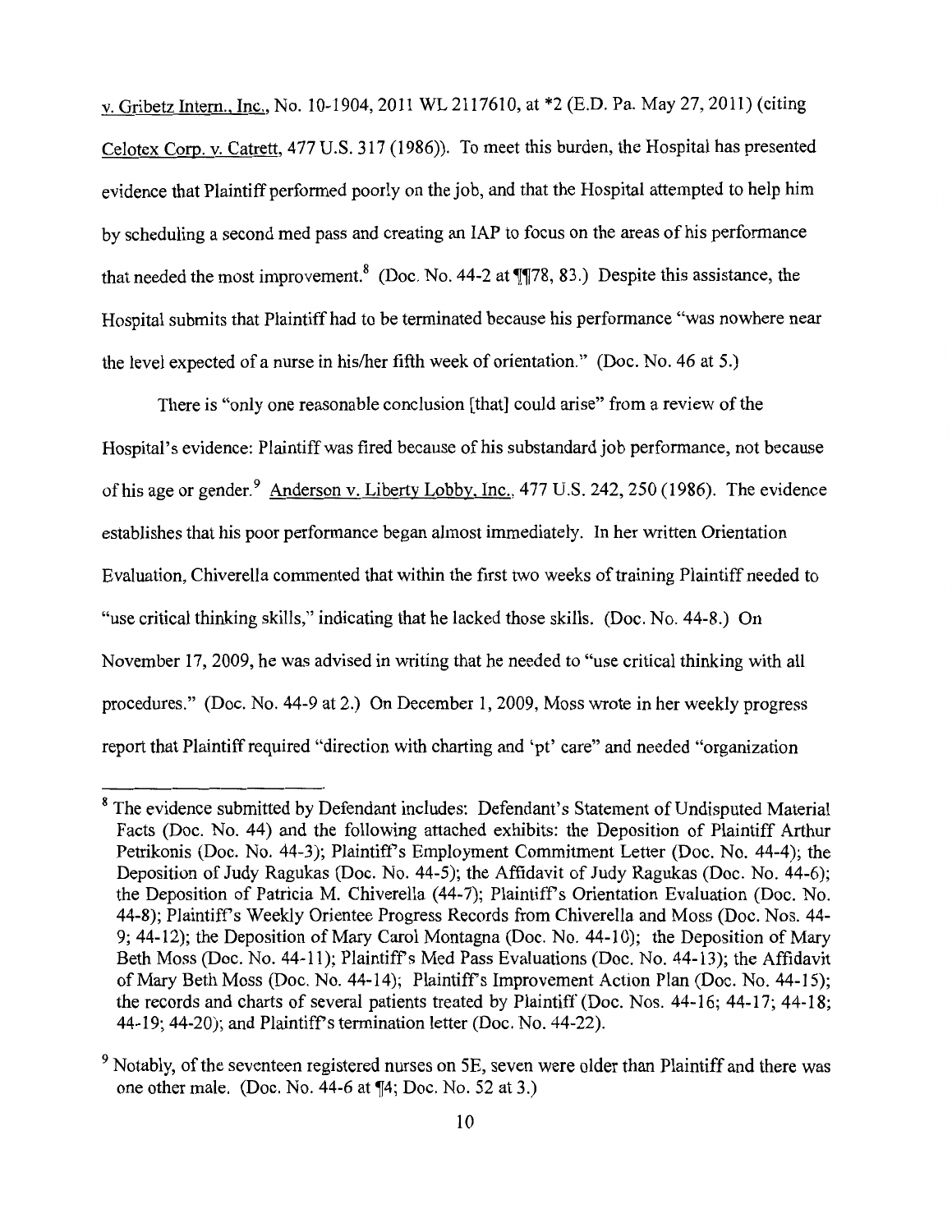with tasks [and] care to work independently." (Doc. No. 44-12 at 2.) In his deposition, Plaintiff agreed with these observations:

Q: Okay. Let's that a look at the [weekly progress report]. And let me ask you: Are any of these criticisms—well, are any of these comments, excuse me, as you sit here today false? And I am looking only at the entry for  $12/1/09$ .

A: No.

 $Q:$  Okay. So if the person who wrote this said that as of  $12/1/09$  you required direction with respect to charting and patient care, that you needed organization with respect to tasks and care to work independently, that's accurate, correct?

A: Correct.

(Doc. No. 44-3 at 39.)

On the same progress report, Moss wrote that Plaintiff was unable to complete a full

assignment on his own because he was taking too long on each task. (Doc. No. 44-12 at 2-3.)

Moss also noted that Plaintiff was "not building on the skill or task accomplished the prior

[shift]" and that he "require[d] as much direction as day one." (Id.)

On December 8, 2009, Plaintiff attempted his first med pass with Moss. On the written

med pass evaluation Moss made the following observations:

- 1. [He] [n]eeded constant direction. . . . He was unable to proceed through one process of administering meds to a patient without checking each step with me even when I instructed him to do so.
- 2. [He] took 35 minutes to complete [IV tubing preparation]. [T]he process should have taken 5 minutes.
- 3. Removing meds from the PYXIS took an unacceptable amount of time ... I showed and explained [how to use both PYXIS machines] to Art only to find the next time a med was not loaded in the PYXIS[.] Art did not remember to look in the other one before saying he could not find the med.
- 4. [B]ecause of the focus on each individual step ... [I was unable] to establish any confidence that Art could pass meds on a patient assignment in a timely fashion without constant supervision.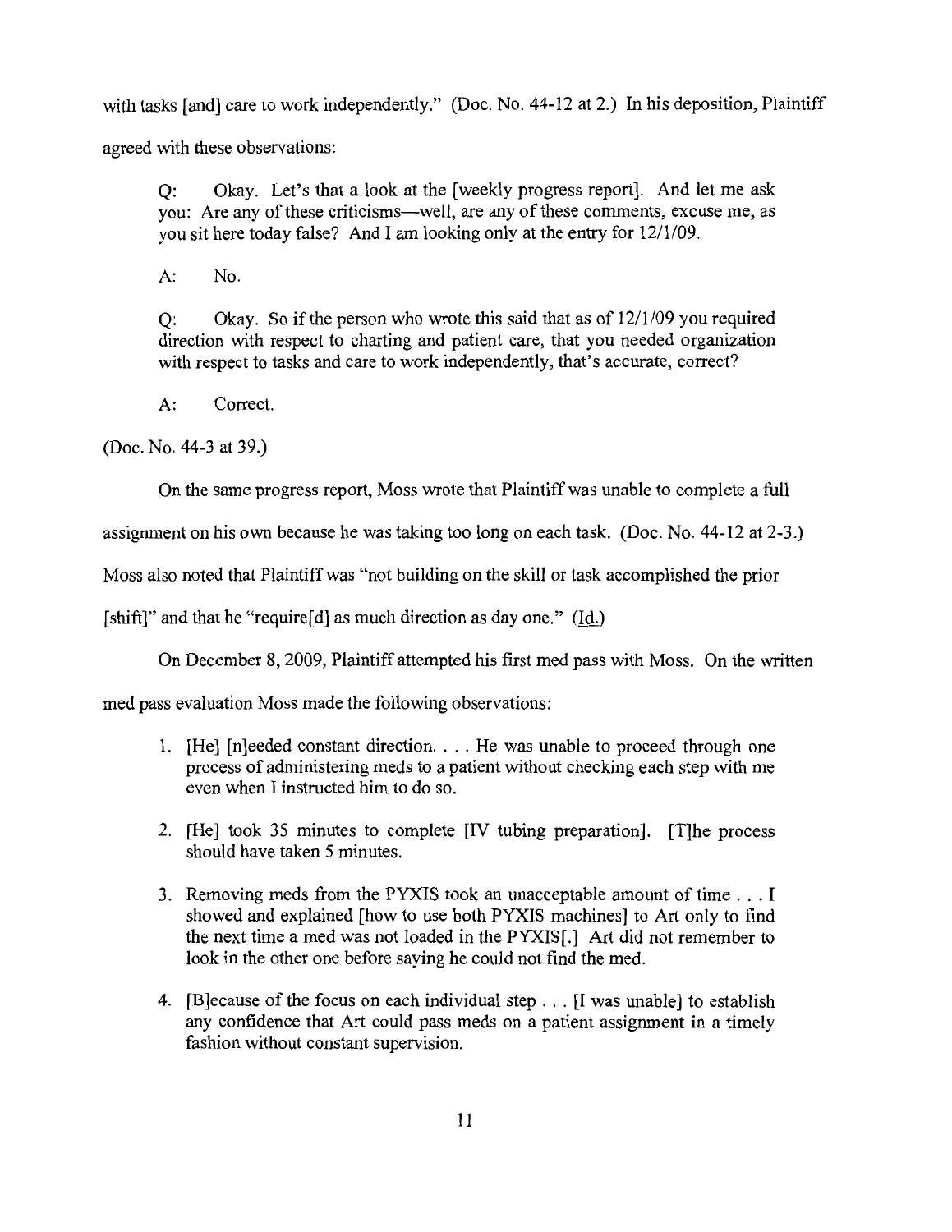(Doc. No. 44-13 at 2.)

Still, Moss decided to "give [Plaintiff] the opportunity to pass meds again." (Id.) On December 9, 2009, Plaintiff attempted his second med pass, but in her evaluation Moss found that he failed to use previously-taught skills, failed to follow previously-explained instructions, failed to write down a patient's insulin level and then reported an incorrect level, took twenty minutes to do a procedure that should have taken five minutes, and took an hour and forty-five minutes to administer two-thirds of the medications scheduled for 10 a.m. ( $\underline{Id}$ , at 2-3.) In the final paragraph of her evaluation, Moss wrote:

[Plaintiff] felt he did better today but in retrospect as we reviewed the day with Art [h]e really gave a minimal amount of meds and even fewer that did not require supervision or intervention. He is not building on any skill or procedure that was accomplished the previous day [and] shows no initiative to complete a task on his own[.] He requires constant supervision or direction.

(Id. at 3.) The following day, Plaintiff signed an Improvement Action Plan ("IAP").

(Doc. No. 44-15.) The IAP identified seven problem areas with corresponding "plans" to help

Plaintiff improve. (Id.) The listed problem areas were:

(1) inability to obtain medications from PYXIS ... within a reasonable timeframe [sic] and without direction; (2) inability to identify proper injection sites; (3) inability to complete documentation of his assigned patients accurately, completely and within a reasonable timeframe [sic]; (4) inability to independently prime and administer IV medications; (5) inability to complete a reasonable assignment of 2 patients in a timely fashion and is on week four of orientation; (6) has not yet taped report for the next shift; (7) was unable to obtain verification of accucheck [glucometer] results from accucheck machine.

(Id.) The IAP also listed a re-evaluation date of December 16, 2009. (Id.) Plaintiff testified that he understood that he would be terminated if he did not improve his "overall performance" by the re-evaluation date. (Doc. No. 44-3 at 50.) Testimony and patient records confirm that while on the IAP, he continued to make mistakes with patient care, including failing to tell a patient's physician that the patient was experiencing chest pain, repeatedly failing to document bowel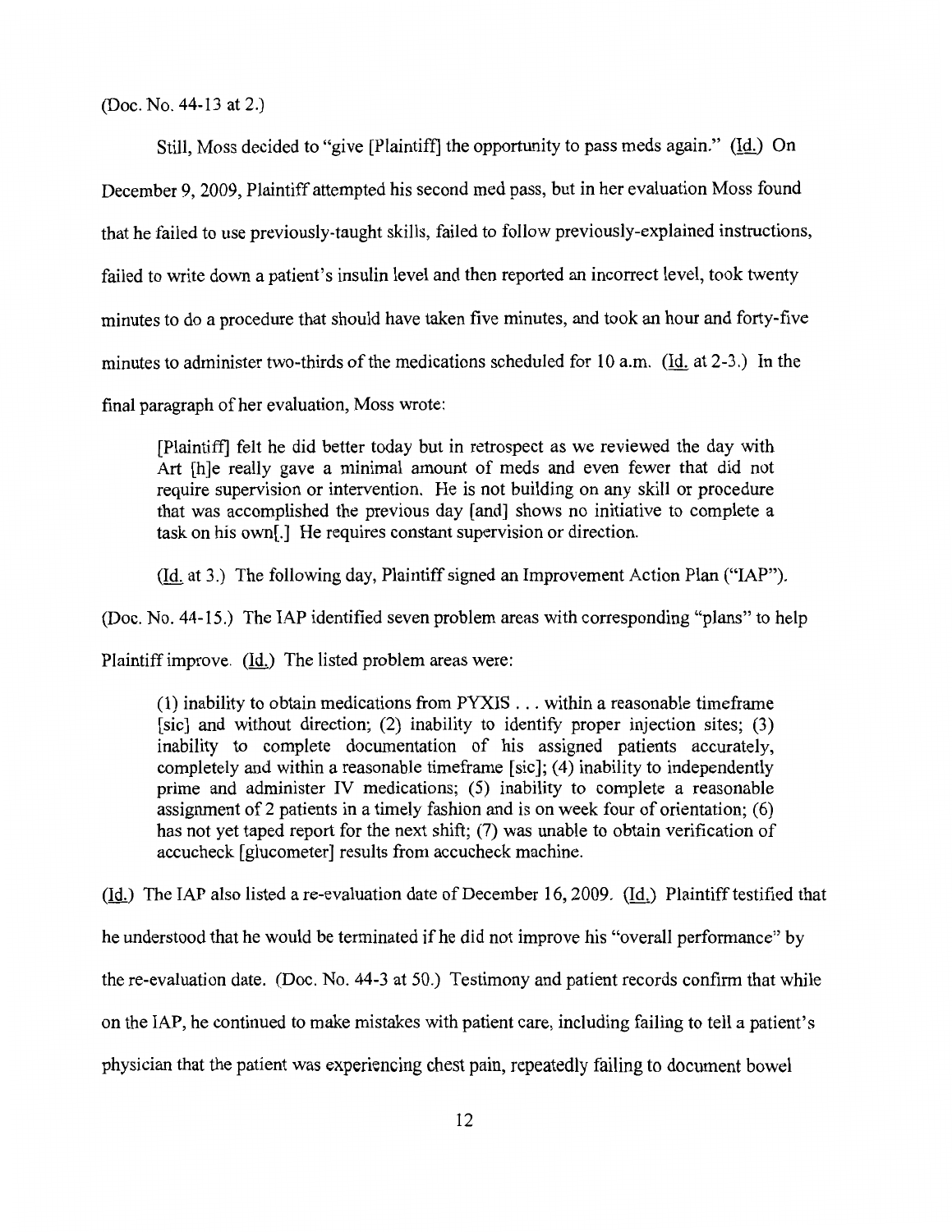movements for multiple patients, writing illegibly on patients' charts, and improperly administering medication. (Doc. Nos. 44-16-44-21.) Finally, Defendant fired Plaintiff because his performance "was nowhere near the level expected of a nurse in his/her fifth week of orientation." (Doc. No. 46 at 5.) Based on this well-documented evidence, Defendant's proffered reason for firing Plaintiff is legitimate, non-discriminatory, and supported by an overwhelming amount of evidence.

In order to survive a motion for summary judgment after a defendant has articulated a legitimate, non-discriminatory reason for the adverse employment action, a plaintiff must produce "sufficient evidence to raise a genuine issue of fact as to whether the employer's proffered reasons were not its true reasons for the challenged employment action." Harding v. CareerBuilder, LLC, 168 Fed. App'x. 535, 538 (3d Cir. 2006) (quoting Sheridan v. E.I. DuPont de Nemours & Co., 100 F.3d 1061, 1067 (3d Cir. 1996)). The Third Circuit has articulated three possible ways to make this showing. See Harding v. CareerBuilder, LLC, 168 Fed. App'x. 535, 538 (3d Cir. 2006). The plaintiff can submit evidence "(1) that the proffered reasons had no basis in fact, (2) that the proffered reasons did not actually motivate his discharge, or (3) that they were insufficient to motivate discharge." Id. Plaintiff has not established pretext under any of these theories.

First, Plaintiff admits that he made mistakes during his orientation training. Therefore, Plaintiff does not argue that the Hospital's proffered reason for his termination had no basis in fact. Instead, Plaintiff argues that these mistakes "did not actually motivate his discharge" because other younger, female trainees made similar mistakes and were not terminated. Id. He also contends that his mistakes "were insufficient to motivate discharge" because they were minor errors. Id.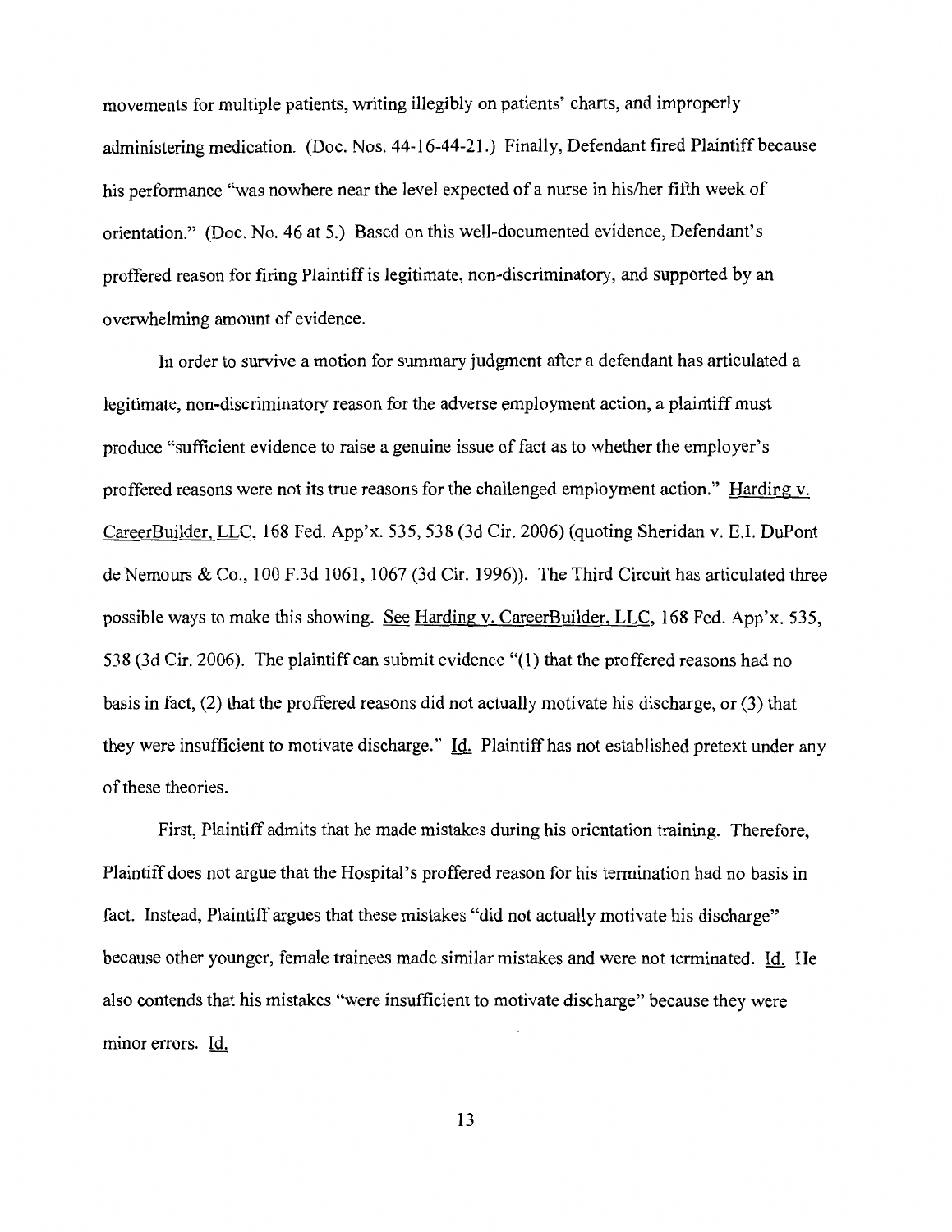To support these arguments, Plaintiff relies heavily on two reports written by his expert witness, Susan Dule.<sup>10</sup> Dule is a registered nurse who works as a Legal Nurse Consultant. As part of her consulting, she reviews medical records. Dule's first report, totaling five pages, critiqued several aspects of the Hospital's orientation program and stressed that more guidance should have been given to new nurses, including Plaintiff. (Doc. No. 56-1 at 1.) As far as specific allegations of poor job performance, Dule analyzed three incidents relating to Plaintiff but was unable to give an opinion on two of them. (Id. at 2, 3.) In response to Ragukas' assertion that Plaintiff failed to properly record the time that a patient went into the operating room, Dule found that Ragukas was correct but that "this type of error does occur and does not impact the safety or care of the patient." (Id. at 3.)

In her second report, Dule focused on the job performance of Korraine Murgallis, a young female nurse who was also a trainee. Dule found that Murgallis made several mistakes. She also found that Plaintiff's work product was "equal to" other trainees and nurses on the floor. (Doc. No. 52-3 at 3.)

Even when read in the light most favorable to Plaintiff, these reports do little to undermine Defendant's reasons for terminating Plaintiff. The first report mostly focuses on the Hospital's poor orientation program and Chivarella's poor guidance. However, there is no indication that Plaintiff was given any less guidance than any other new nurse. Additionally, the first report confirms that Plaintiff made at least one mistake while on the job.

The second report attempts to establish pretext by contending that at least one younger female employee made mistakes but was not fired. However, "[w]hile such comparative

 $10$  Viewing the evidence in "the light most favorable to the non-moving party," the Court assumes that Dule qualifies as an expert. Macfarlan v. Ivy Hill SNF, LLC., 675 F.3d 266, 271 (3d Cir. 2012); Bouriez v. Carnegie Mellon Univ., 585 F.3d 765, 770 (3d Cir. 2009).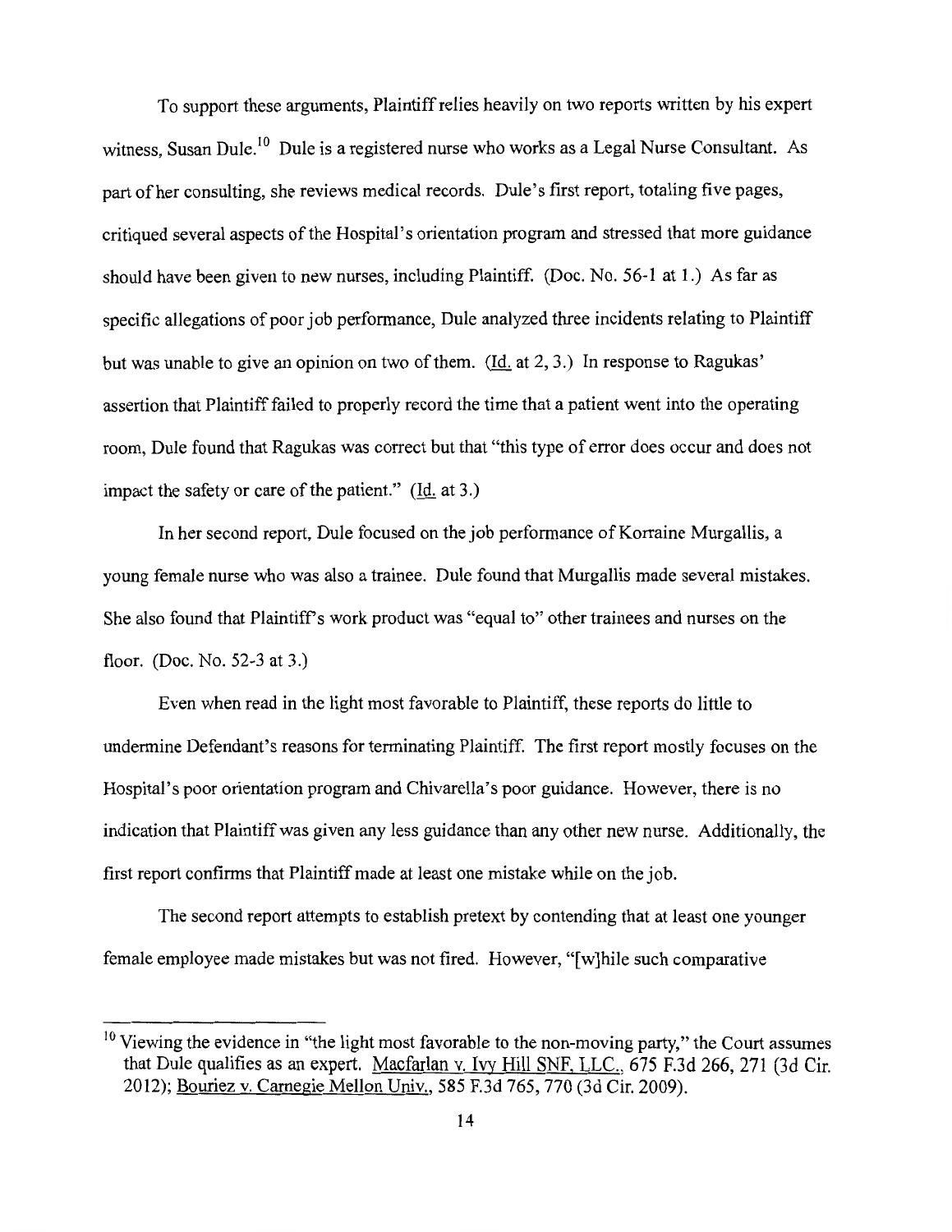evidence may show pretext, it is only relevant if the comparators are 'similarly situated."' Maull v. Div. of State Police, 39 F. App'x 769, 773 (3d Cir. 2002) (finding co-workers were not similarly situated where the plaintiff, unlike his co-workers, had an extensive disciplinary record.) Here, Plaintiff had a record of poor job performance and was required to participate in an IAP. There is no evidence that Murgallis had a similar record of poor job performance or that Murgallis was ever given an IAP. The fact that one other nurse sometimes made mistakes is not enough to establish pretext.

Finally, there is no evidence that poor job performance was not the actual motivation for Plaintiff's discharge or that this reason was insufficient to warrant termination. In addition, there is no evidence that any of Plaintiff's supervisors made discriminatory statements to him or anyone else regarding his age or gender. However, there is substantial testimonial evidence from both Plaintiff and his supervisors indicating that he was not a satisfactory employee and that this fact alone led to his termination. This testimonial evidence is supported by Plaintiff's weekly progress reports, orientation evaluation, and other Hospital records. The record in this case substantiates beyond peradventure that the decision to terminate Plaintiff was motivated by his lack of progress, which is a legitimate, non-discriminatory reason for terminating employment.

In sum, the record is devoid of any evidence that Plaintiff was terminated due to his age or gender. Plaintiff has failed to produce evidence to raise a genuine issue of fact as to whether Defendant's proffered reasons for firing him were mere pretext. Sheridan, 100 F.3d at 1067. Because there is no genuine issue of material fact as to the reason for Plaintiff's termination, Defendant's Motion for Summary Judgment on the claims of gender and age discrimination will be granted.

15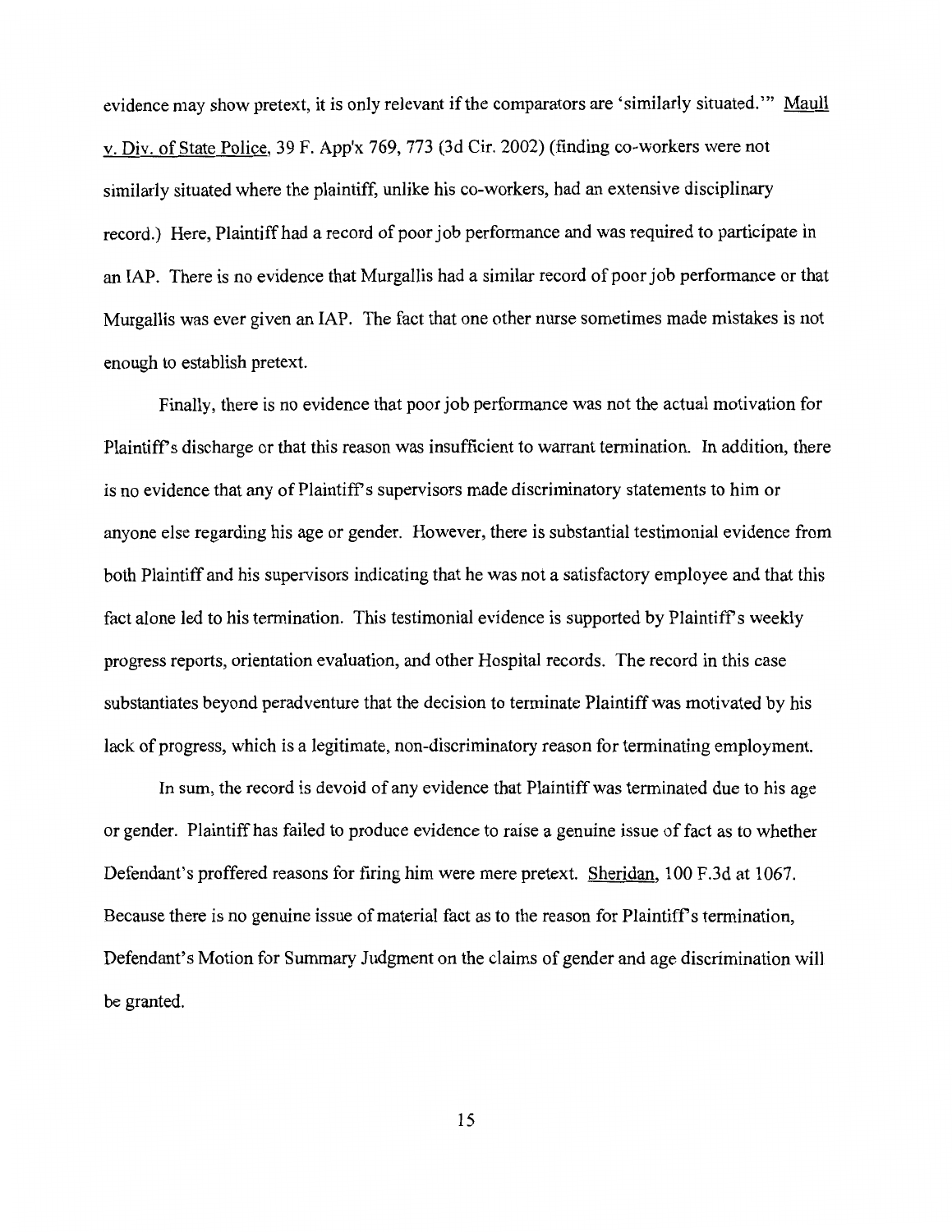## **B. No Genuine Issue of Material Fact on the Breach of Contract Claim Has Been Shown**

There is no genuine issue of material fact as to whether Plaintiff breached his employment contract by not repaying his student loan. Plaintiff does not dispute that he entered into a contract with Defendant when he signed the Employment Commitment Letter and Promissory Note. Under the terms of the Employment Commitment Letter, Defendant loaned Plaintiff \$10,000 in exchange for three years of employment. The agreement states:

> In the event that I, the undersigned, am unable to fulfill the Employment Commitment as a staff nurse for any reason ... or if I am terminated from employment for just cause before completion of the commitment period, I hereby agree to repay the portion of the loan that has not yet been forgiven, within three (3) months.

(Doc. No. 44-4 at 2.) Given these terms, and his justified dismissal from the Hospital, Plaintiff was in breach of the terms of the Employment Commitment Letter and the Promissory Note, and a refund is required. Plaintiff's defense is that Defendant fired him without just cause. However, as discussed at length above, Defendant's decision to fire Plaintiff was based on Plaintiff's lack of progress. The decision was not based upon gender or age discrimination. Accordingly, Plaintiff was terminated for just cause and must repay the remaining balance of \$9,743.58.

#### **V. CONCLUSION**

For the foregoing reasons, Defendants' Motion for Summary Judgment (Doc. No. 44) will be granted in its entirety. An appropriate Order follows.